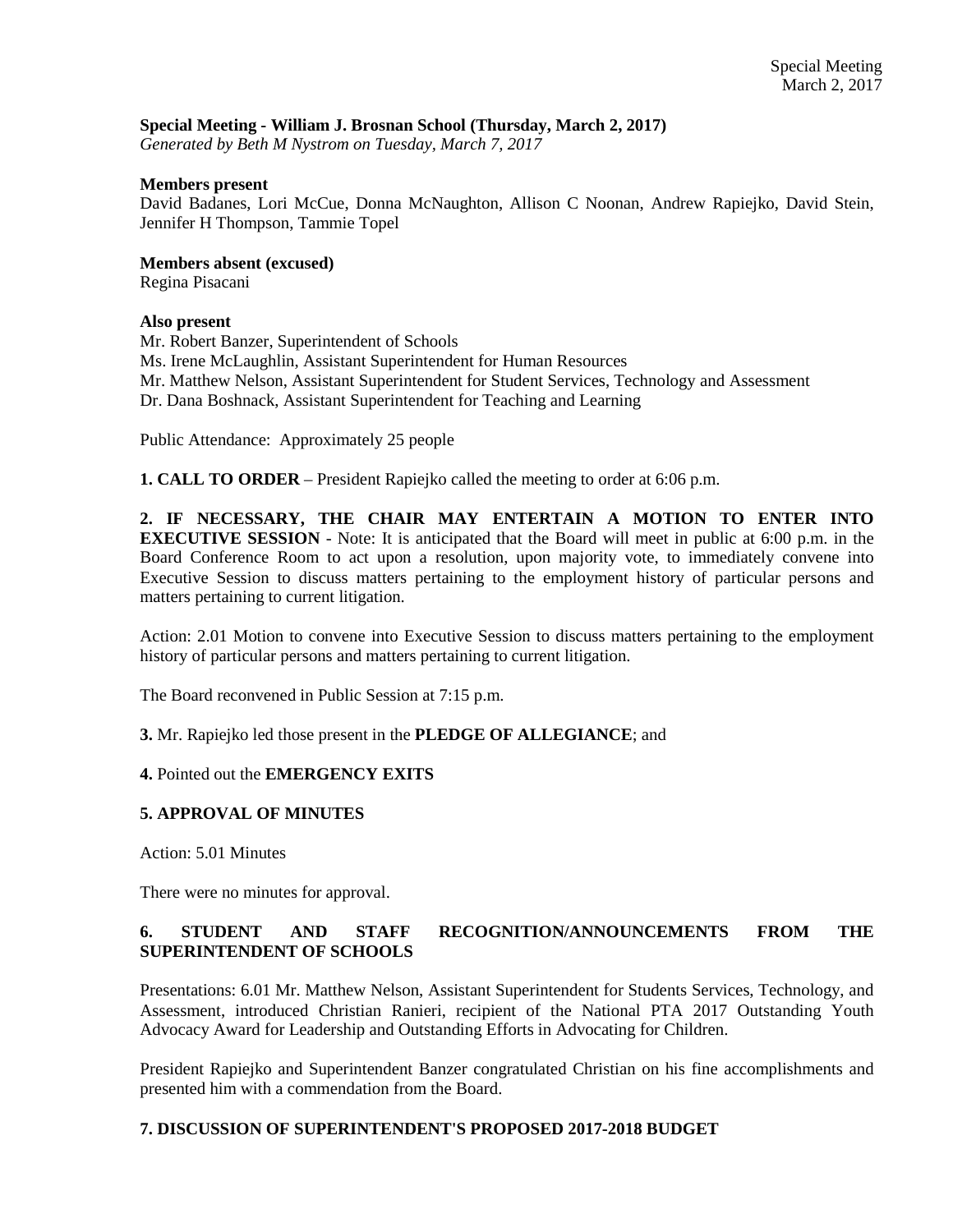Mr. Banzer reviewed the budget development process in which the Board will discuss the proposed expenditures: This evening the Board will discuss Buildings & Grounds and Transportation. On March 9<sup>th</sup> – Instruction, Technology, BOCES, and Special Education; on March 16<sup>th</sup> – Personnel & Benefits. Mr. Banzer reviewed the budget history from 2012-2013 to 2016-2017, enrollment history from 2011-2012 to 2016-2017, actual enrollment for 2016-2017 (5,489) and projected enrollment for 2017-2018 (5,343).

Mr. Banzer reviewed the 2017-2018 proposed Buildings & Grounds budget in the following function codes:

|                             | 2017-2018<br>Proposed Budget | 2016-2017<br><b>Budget</b> | \$ Change     | % Change   |
|-----------------------------|------------------------------|----------------------------|---------------|------------|
| 1620 – Operation of Plant   | \$2,014,410                  | \$2,232,638                | $(\$218,228)$ | $(9.7\%)$  |
| 1621 – Maintenance of Plant | \$1,541,595                  | \$1,890,000                | $(\$348,405)$ | $(18.4\%)$ |
| 1660 – Central Warehouse    | \$3,800                      | \$2,800                    | \$1,000       | 35.1%      |
| $1670$ – Central Printing   | \$119,700                    | \$134,800                  | (\$15,100)    | $(11.2\%)$ |
| <b>TOTAL</b>                | \$3,679,505                  | \$4,260,238                | $(\$580,733)$ | $(13.6\%)$ |

The 2017-2018 proposed budget includes the following projects in grounds: Bellerose Avenue School – start to replace patios; East Northport Middle School – repair and reseal four tennis courts; Northport Middle School – Install ADA asphalt walkway to bleachers; Fifth Avenue School – add front concrete walkway to building; Districtwide – patch, sealcoat lots and driveways at Dickinson Avenue School and Northport Middle School; William J. Brosnan School – gymnasium bleacher replacement; Northport Middle School – abatement classroom floors, interior door replacement; and Northport High School – locker painting, exterior/interior door replacement. The budget also includes the purchase of 3500 4x4 dump body with 8.5' plow to replace a 1993 rack body grounds truck.

The 2017-2018 proposed budget includes the following projects in maintenance: Dickinson Avenue School – exterior doors; Ocean Avenue School – exterior doors/interior doors; Pulaski Road School – new clock system, exterior doors; Norwood Avenue School – repair and refinish gymnasium floor; Bellerose Avenue School – carpet replacement main office; Fifth Avenue School – gym ceiling painting, exterior doors; East Northport Middle School – interior/exterior door replacement, stage refinishing. The budget also includes the purchase of a 2500 HD work van to replace a 1993 work van.

Mr. Banzer reviewed the 2017-2018 proposed Transportation budget in the following function codes:

|                                | 2017-2018<br><b>Proposed Budget</b> | 2016-2017<br><b>Budget</b> | \$ Change  | % Change  |
|--------------------------------|-------------------------------------|----------------------------|------------|-----------|
| 5510 – District Transportation | \$603,390                           | \$621,446                  | (\$18,076) | $(2.9\%)$ |
| $5540 - Out$ of District       | \$6,911,121                         | \$6,911,121                |            |           |
| <b>TOTAL</b>                   | \$7,514,511                         | \$7,532,587                | (\$18,076) | $(.24\%)$ |

The 2017-2018 proposed Transportation budget includes the purchase of one propane bus.

Mr. Banzer stated that the Board will discuss Revenue, Fund Balance and Reserves and hold a Preliminary Public Hearing to receive public input on the budget on March 23rd. At the April 6th Meeting, the Board will convene into Committee-of-the-Whole to consider and discuss public input from the Preliminary Hearing and reconvene into public session to finalize the budget. There will be a Public Hearing on the Finalized Budget on May 4<sup>th</sup> and the Budget Vote will be held on May 16<sup>th</sup>.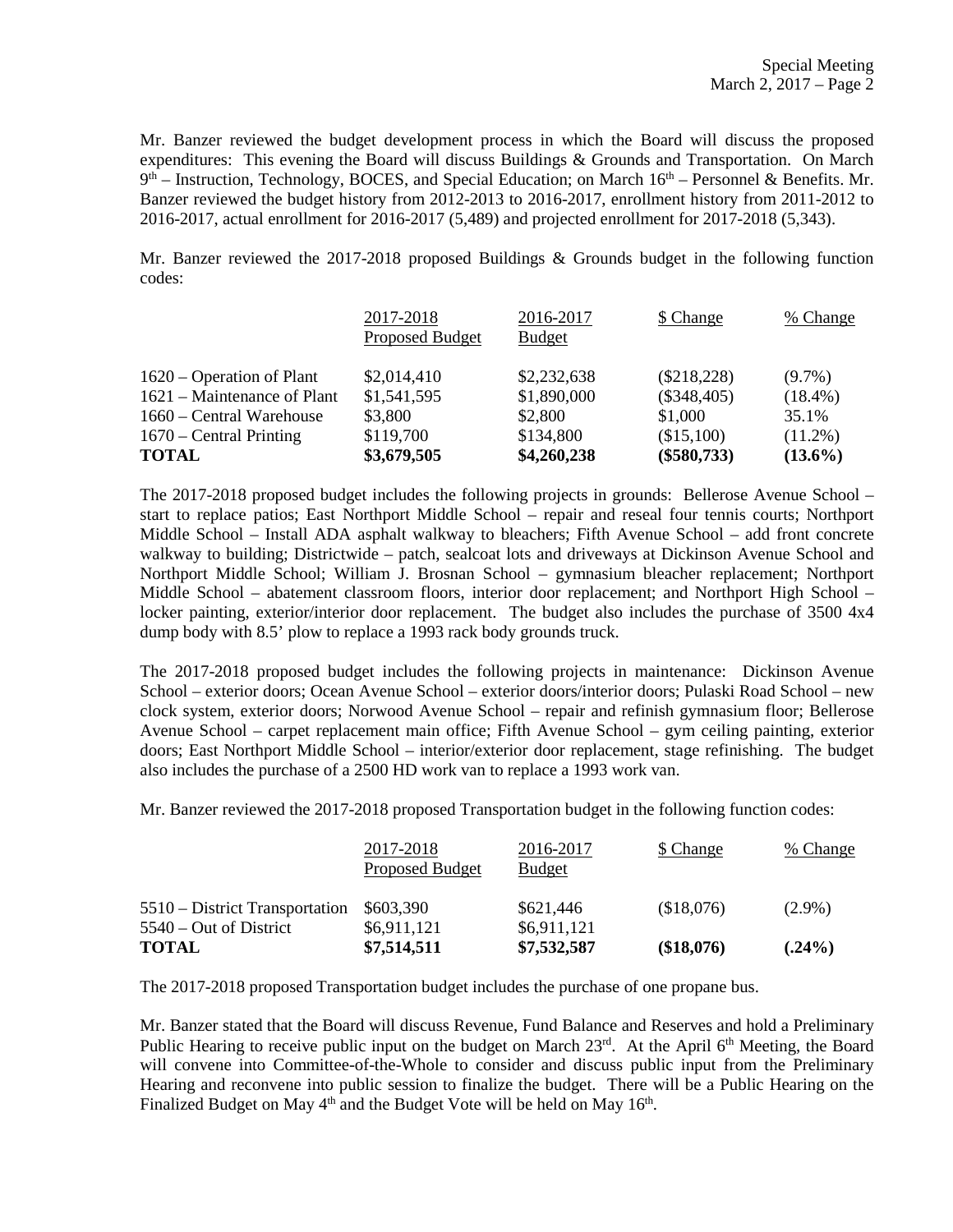Discussion: 7.01 Discussion of Buildings & Grounds and Transportation in following Budget Function Codes:

The Board discussed the line by line items in the following function codes:

| <b>Function Code</b> | Description                             |
|----------------------|-----------------------------------------|
| 1620                 | <b>Operation of Plant</b>               |
| 1621                 | Maintenance of Plant                    |
| 1660                 | Central Warehouse                       |
| 1670                 | Central Printing and Mailing            |
| 5510                 | <b>District Operated Transportation</b> |
| 5540                 | <b>Contract Transportation</b>          |

The Board requested addition information on the plan for sealcoating the parking lots and the actual past expenditures in several of the codes.

## **8. SUPERINTENDENT'S REPORT, FINANCIAL - FOR BOARD ACTION**

### Action: 8.01 Mary Beth Tinker

Recommendation to approve a Supplementary Education Services Agreement between the Northport-East Northport Union Free School District and Mary Beth Tinker for presentations at both middle schools, in the an amount not to exceed \$750 (ENMS/NMS)

Motion by Jennifer H Thompson, second by David Badanes.

Final Resolution: Motion Passes

Yes: David Badanes, Lori McCue, Donna McNaughton, Allison C Noonan, Andrew Rapiejko, David Stein, Jennifer H Thompson, Tammie Topel

### Action: 8.02 McCarney Tours

Recommendation to approve Riders to Agreements between the Board of Education of the Northport-East Northport Union Free School District and McCarney Enterprises, Inc. d/b/a McCarney Tours, Contract #70302 and Contract #70306 (NMS)

Motion by Jennifer H Thompson, second by David Badanes. Final Resolution: Motion Passes Yes: David Badanes, Lori McCue, Donna McNaughton, Allison C Noonan, Andrew Rapiejko, David Stein, Jennifer H Thompson, Tammie Topel

#### **9. NEW BUSINESS**

Discussion: 9.01 Board consideration of discussion of Candidate Survey questions on a future agenda (Trustee Badanes)

Trustee Badanes requested that the Board review the Candidate Survey questions. There was a brief discussion and the Board agreed to discuss this at a future meeting.

**10. ADJOURNMENT** - Board policy required adjournment by 10:30 pm, unless meeting is extended by vote.

10.01 UPCOMING MEETINGS Information

President Rapiejko reviewed the upcoming meetings: